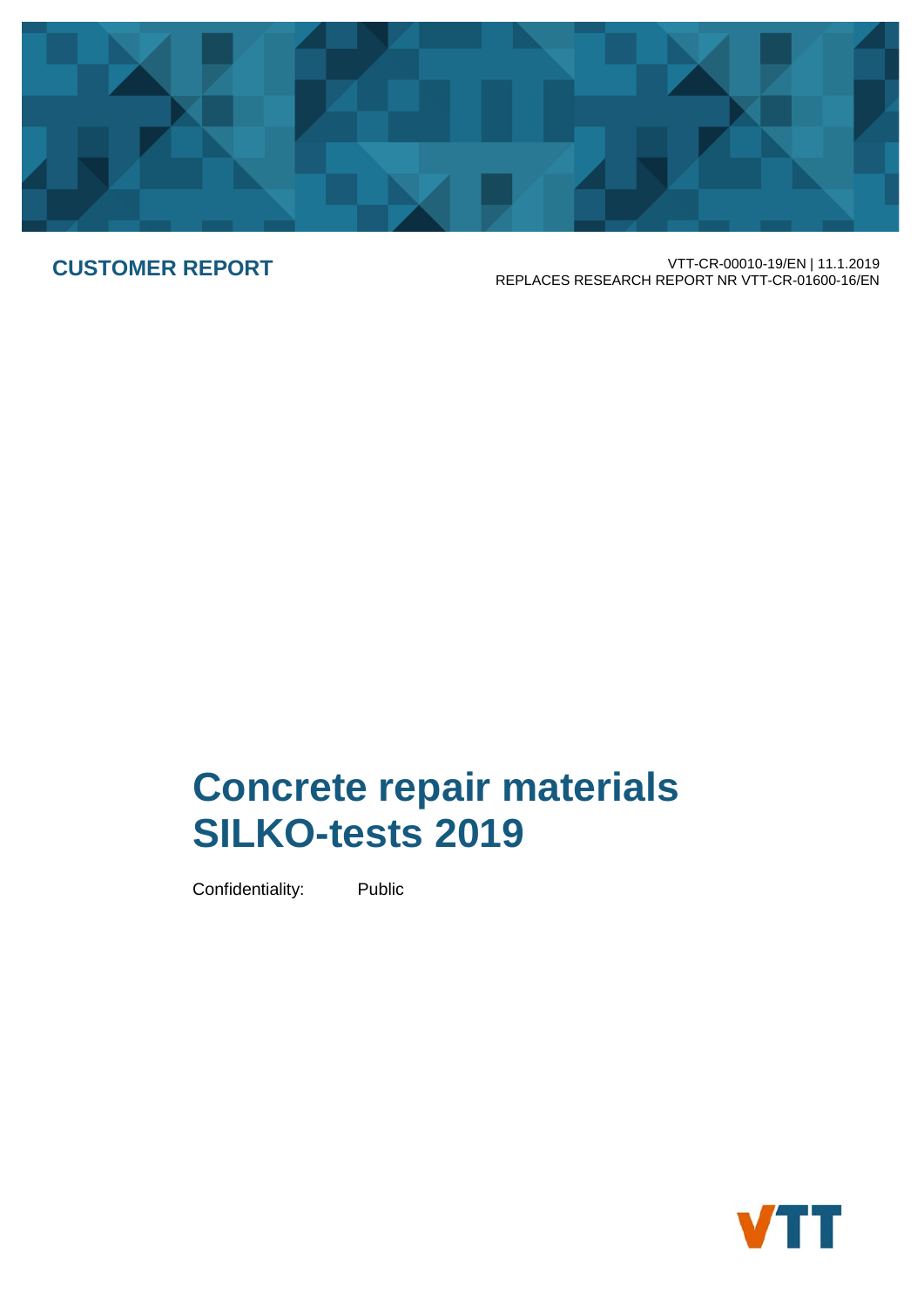

| <b>Report's title</b>                                                                                                                                                                                                                                                                                                 |                                                                                                                                                                                                                                                                                                                                                                    |                                                                                                     |  |  |  |  |  |  |  |  |
|-----------------------------------------------------------------------------------------------------------------------------------------------------------------------------------------------------------------------------------------------------------------------------------------------------------------------|--------------------------------------------------------------------------------------------------------------------------------------------------------------------------------------------------------------------------------------------------------------------------------------------------------------------------------------------------------------------|-----------------------------------------------------------------------------------------------------|--|--|--|--|--|--|--|--|
| Concrete repair materials, SILKO-tests 2019                                                                                                                                                                                                                                                                           |                                                                                                                                                                                                                                                                                                                                                                    |                                                                                                     |  |  |  |  |  |  |  |  |
| Customer, contact person, address                                                                                                                                                                                                                                                                                     |                                                                                                                                                                                                                                                                                                                                                                    | Order reference                                                                                     |  |  |  |  |  |  |  |  |
| LIVI/1157/02.01.12/2018<br>Finnish Transport Agency, Jani Meriläinen, Department of<br>Engineering Structures, Raatimiehenkatu 23, 53100<br>013GX-0066355<br>Lappeenranta                                                                                                                                             |                                                                                                                                                                                                                                                                                                                                                                    |                                                                                                     |  |  |  |  |  |  |  |  |
| Project number/Short name<br><b>Project name</b>                                                                                                                                                                                                                                                                      |                                                                                                                                                                                                                                                                                                                                                                    |                                                                                                     |  |  |  |  |  |  |  |  |
| Betonisten taitorakenteiden asiantuntijapalvelut 2018                                                                                                                                                                                                                                                                 |                                                                                                                                                                                                                                                                                                                                                                    | 118900/TAITO 2018                                                                                   |  |  |  |  |  |  |  |  |
| <b>Summary</b>                                                                                                                                                                                                                                                                                                        |                                                                                                                                                                                                                                                                                                                                                                    |                                                                                                     |  |  |  |  |  |  |  |  |
| disputes the Finnish report.                                                                                                                                                                                                                                                                                          | This is an unofficial translation of the Finnish research report. In case of interpretation                                                                                                                                                                                                                                                                        |                                                                                                     |  |  |  |  |  |  |  |  |
| reparations.                                                                                                                                                                                                                                                                                                          | This test programme is an updated version of the test programme VTT-CR-01600-17.<br>Requirements of sprayed concrete have been refined. The test programme concerns pre-<br>mixed dry concretes, pre-mixed dry shotcretes, air-blown mortars, pPatch mortars, patch<br>mastics, jointing grouts, jointing mastics and screeds for both above water and under water |                                                                                                     |  |  |  |  |  |  |  |  |
| This test programme is to be used in examining the suitability of repair materials for the<br>reparation of engineering concrete structures of the orderer (developer). Suitable materials<br>are published in SILKO-directions which are available in the<br>internethttps://vayla.fi/palveluntuottajat/ohjeluettelo |                                                                                                                                                                                                                                                                                                                                                                    |                                                                                                     |  |  |  |  |  |  |  |  |
| binder are called mastics.                                                                                                                                                                                                                                                                                            | Concrete repair materials are divided in groups on the basis of their use and binder. In these<br>is 4 mm and concretes if the maximum grain size is larger. The materials with only organic                                                                                                                                                                       | instructions the cementitious products are called mortars or grouts if the maximum grain size       |  |  |  |  |  |  |  |  |
| property suitable for a special case.                                                                                                                                                                                                                                                                                 | Part of the SILKO-tests are obligatory and part of them are voluntary. On the bases of the<br>orderers projects. The voluntary tests are carried out to prove that a material has a special                                                                                                                                                                        | results of the obligatory tests the orderer decides about the applicability of the material for the |  |  |  |  |  |  |  |  |
| 1504-3 and AVCP class 2+.                                                                                                                                                                                                                                                                                             | The repair material must have a CE marking, declaration of performance according to EN                                                                                                                                                                                                                                                                             |                                                                                                     |  |  |  |  |  |  |  |  |
| Espoo 11.1.2019<br>Written by<br>Liisa Salparanta,<br><b>Senior Scientist</b>                                                                                                                                                                                                                                         | <b>Reviewed by</b><br>C<br>Markku Leivo,<br><b>Pricipal Scientist</b>                                                                                                                                                                                                                                                                                              | Accepted by<br>Edgar Bohner,<br><b>Team Leader</b>                                                  |  |  |  |  |  |  |  |  |

VTT's contact address VTT Technical Research Centre of Finland Ltd, P. O. Box 1000, FI-02044 VTT, Finland, Tel. + 358 20 722 111

Distribution (customer and VTT)

Customer **VTT Register Office** 

> The use of the name of VTT Technical Research Centre of Finland Ltd in advertising or publishing of a part of this report is only permissible with written authorisation from VTT Technical Research Centre of Finland Ltd.

> > $\tau$  :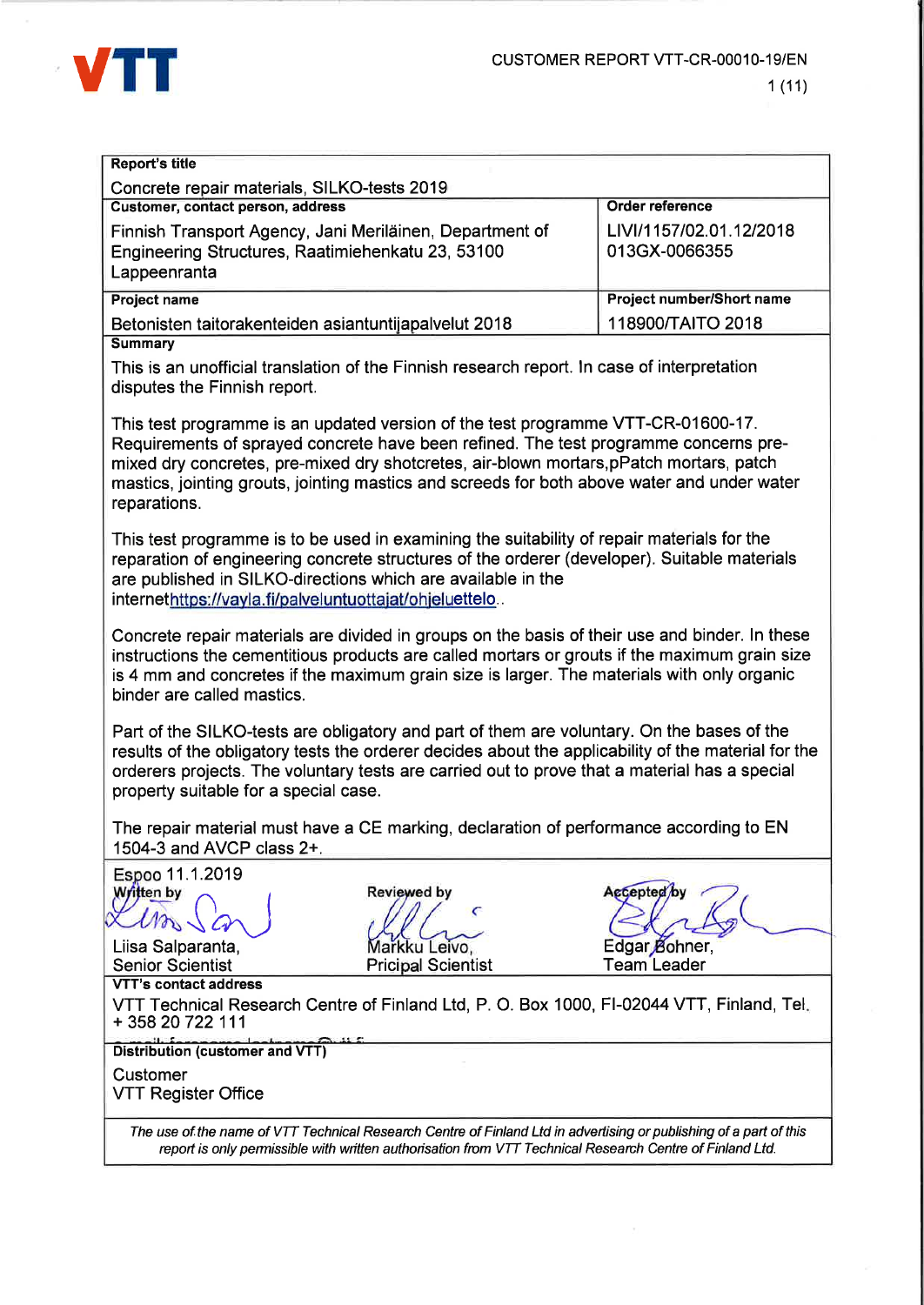

# **Contents**

| 3.2 <sub>2</sub> |  |  |  |  |  |  |  |  |
|------------------|--|--|--|--|--|--|--|--|
| 3.3 <sub>1</sub> |  |  |  |  |  |  |  |  |
|                  |  |  |  |  |  |  |  |  |
| 4.1              |  |  |  |  |  |  |  |  |
| 4.2              |  |  |  |  |  |  |  |  |
| 4.3              |  |  |  |  |  |  |  |  |
|                  |  |  |  |  |  |  |  |  |
| 5.1              |  |  |  |  |  |  |  |  |
|                  |  |  |  |  |  |  |  |  |
|                  |  |  |  |  |  |  |  |  |
|                  |  |  |  |  |  |  |  |  |
|                  |  |  |  |  |  |  |  |  |
|                  |  |  |  |  |  |  |  |  |
|                  |  |  |  |  |  |  |  |  |
|                  |  |  |  |  |  |  |  |  |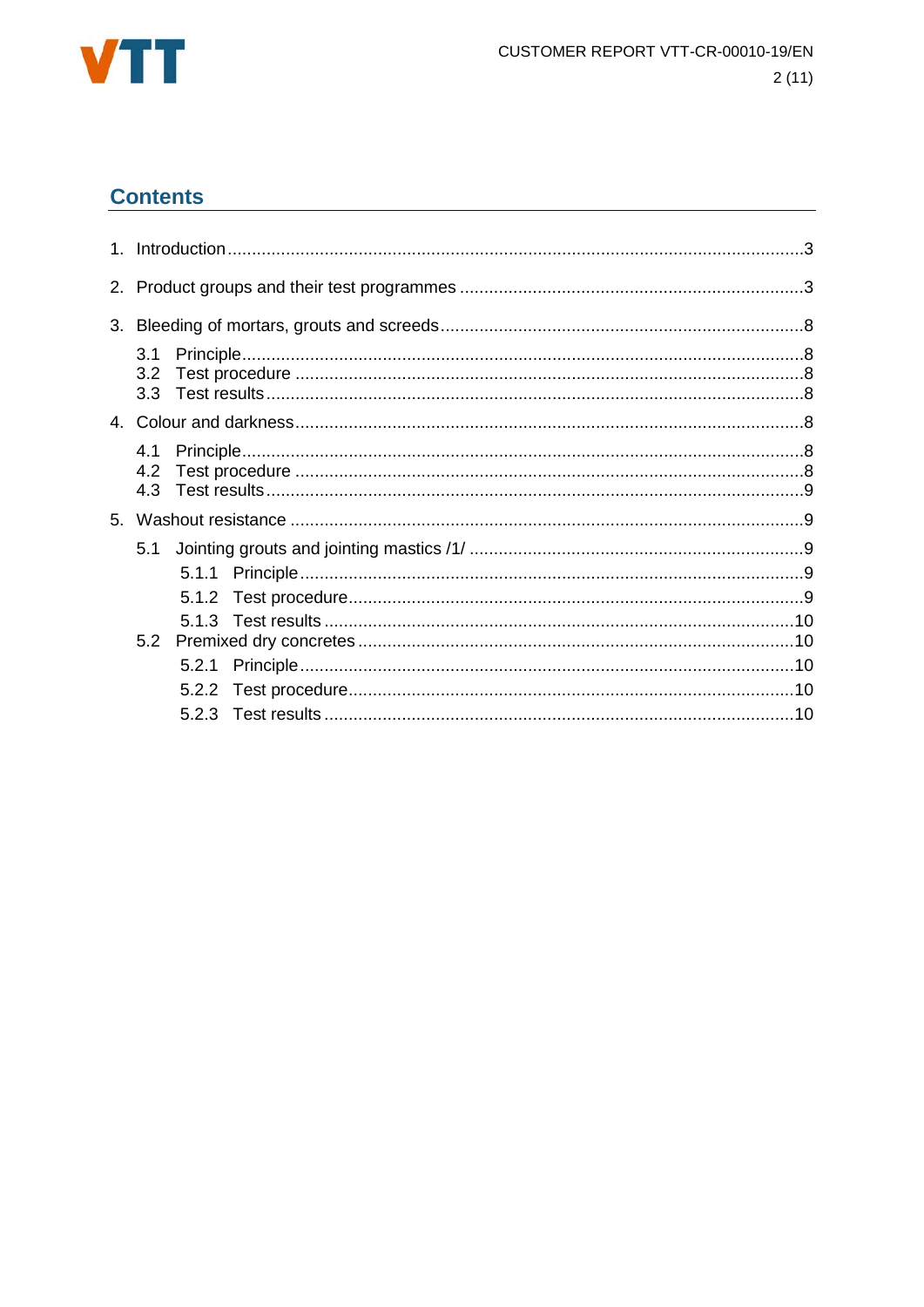

# **1. Introduction**

These test instructions are to be used in examining the suitability of repair materials for the reparation of engineering concrete structures of the orderer (developer). The repair material must be CE marked having the declaration of performance according to EN 1504-3 (AVCP 2+). These instructions concern pre-mixed dry concretes, patch mortars and mastics, jointing grouts and mastics, screeds, pre-mixed shotcretes and air-blown mortars. The test programme is prepared corresponding to Finnish outdoor environments using as much European test standards as possible. On the bases of the test results the orderer decides about the applicability of the material for the orderers projects. The suitable materials are published in SILKO-directions which are available in the internet https://vayla.fi/palveluntuottajat/ohieluettelo..

The test specimens for SILKO-tests are prepared by the representative of the product manufacturer under the surveillance of the test laboratory. The tests on fresh mixture are carried out by the test laboratory personnel in the presence of the representative of the product manufacturer. Any exception to this procedure should be noted in the test report.

# **2. Product groups and their test programmes**

Concrete repair materials are divided in groups on the basis of their use and binder. In these instructions the cementitious products are called mortars or grouts if the maximum grain size is 4 mm and concretes if the maximum grain size is larger. The materials with only organic binder are called mastics.

Part of the SILKO-tests are obligatory and part of them are voluntary. The obligatory tests must be carried out to study the applicability of the material on the projects of the orderer. The voluntary tests are carried out to prove that a material has a special property suitable for a special case. The properties of different groups of materials that are tested are listed in Table 1, along with the test methods.

Other than the European test methods of the test programme are described in chapters 3, 4 and 5.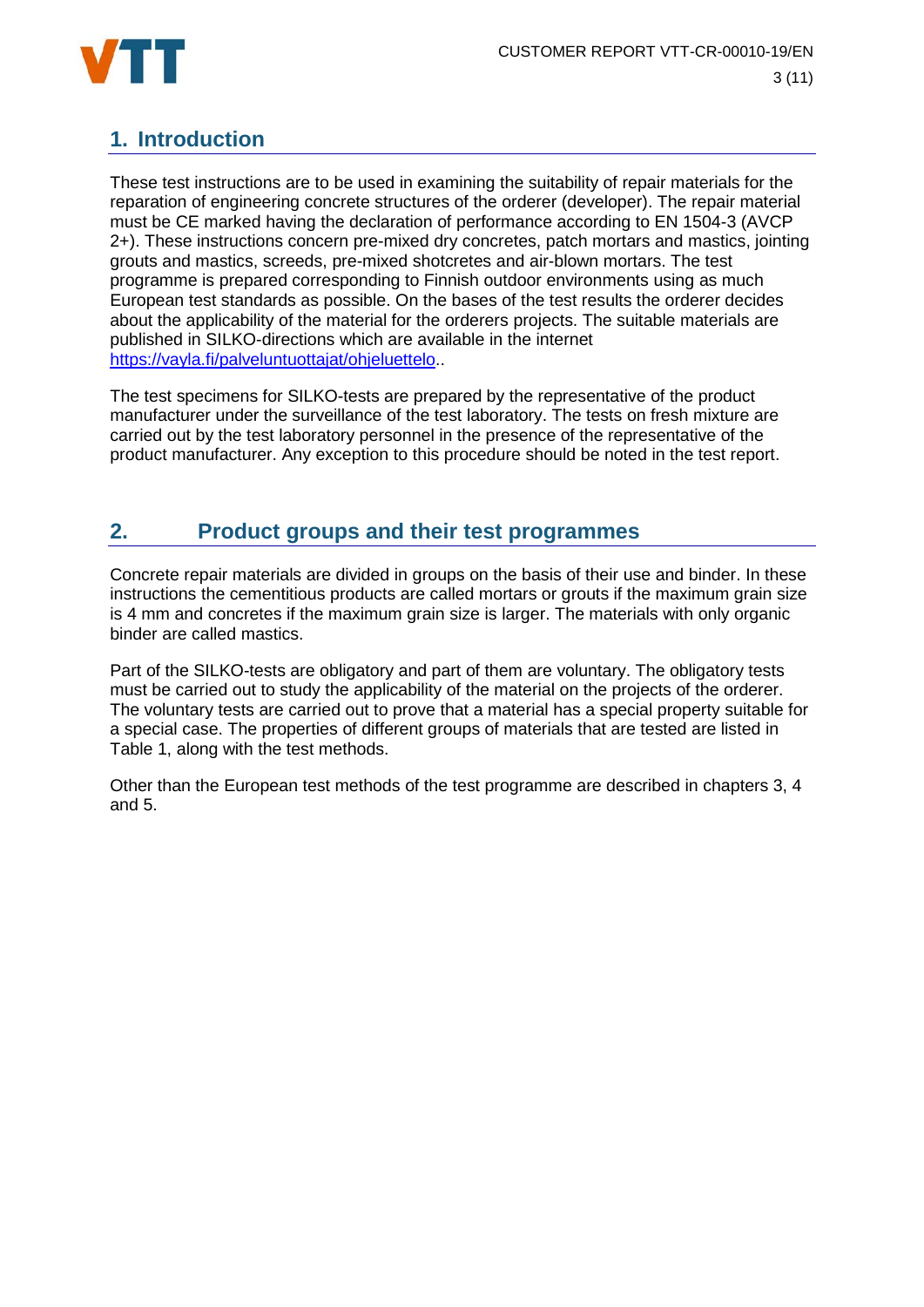|  | Table 1. Tests. $P =$ Obligatory test, $V =$ Voluntary test. |  |
|--|--------------------------------------------------------------|--|
|--|--------------------------------------------------------------|--|

| <b>Property</b>                            | <b>Test</b>                                                                                       | <b>Pre-mixed</b><br>dry<br>concretes | <b>Pre-mixed dry</b><br>shotcretes, air-<br>blown mortars | Patch<br>mortars         | Patch<br>mastics | <b>Jointing</b><br>grouts | <b>Jointing</b><br>mastics | <b>Screeds</b>   | <b>Critetion</b>                                             |  |
|--------------------------------------------|---------------------------------------------------------------------------------------------------|--------------------------------------|-----------------------------------------------------------|--------------------------|------------------|---------------------------|----------------------------|------------------|--------------------------------------------------------------|--|
| <b>Components</b>                          |                                                                                                   |                                      |                                                           |                          |                  |                           |                            |                  |                                                              |  |
| Chloride content                           | EN 1015-17                                                                                        | P                                    | P                                                         | P                        | P                | P                         | P                          | P                | ≤ 0.05 $%$                                                   |  |
| <b>Fresh mix</b>                           |                                                                                                   |                                      |                                                           |                          |                  |                           |                            |                  |                                                              |  |
| Consistency                                | EN 13395-1, 10/30 min (tixotropic<br>materials) or<br>EN 13395-2, 5/ 15/ 30/ 60 min<br>EN 13395-3 | V                                    |                                                           | $\vee$                   | $\vee$           | $\vee$                    | $\vee$                     | $\vee$           | No criterion<br>No classification<br>Numeric result in SILKO |  |
|                                            | SFS-EN 12350-3                                                                                    |                                      | V <sup>7</sup>                                            |                          |                  |                           |                            |                  |                                                              |  |
| Air content<br>$5/30$ min                  | EN 12350-7<br>EN 1015-7                                                                           | $\vee$                               |                                                           | $\vee$                   |                  | V                         |                            | V <sup>1</sup>   | $ \frac{1}{2}$ $-$                                           |  |
| Density<br>5/30 min                        | EN 12350-6<br>EN 1015-6                                                                           | $\vee$                               | V <sup>7</sup>                                            | $\vee$<br>$\vee$         |                  | $\vee$<br>V               |                            | $\vee$<br>$\vee$ | $ \frac{1}{2}$ $-$                                           |  |
| Fibre content                              | EN 14488-7, Method B                                                                              |                                      | V <sup>6</sup>                                            |                          |                  |                           |                            |                  | $ \frac{1}{2}$ $-$                                           |  |
| Bleeding                                   | EN 480-4<br>Modified EN 480-4(Chapter 3)                                                          | $\vee$                               |                                                           | $\vee$                   |                  | $\vee$                    |                            | V                | $\Box$ " $\Box$                                              |  |
| <b>Setting Time</b>                        | EN 13294<br>Start/ End                                                                            | V                                    |                                                           | $\vee$                   |                  |                           |                            |                  | $\overline{\phantom{a}}$                                     |  |
| Temperature<br>5 min                       | Calibrated thermometer                                                                            | V                                    | V <sup>7</sup>                                            | $\vee$                   |                  | V                         |                            | V                | $-$ " $-$                                                    |  |
|                                            | BS 8443:2005                                                                                      |                                      |                                                           | P <sup>3</sup>           | P <sup>3</sup>   |                           |                            |                  | $< 15 \%$                                                    |  |
| Washout resistance                         | Funnel test (chapter 5.1)                                                                         |                                      |                                                           |                          |                  | P <sup>3</sup>            | $P^{3}$                    |                  | The wash-out mass loss $\leq 2$ vol-%                        |  |
|                                            | SILKO test (chapters 5.2)                                                                         | $P^{3}$                              |                                                           |                          |                  |                           |                            |                  | Water must remain clear                                      |  |
|                                            |                                                                                                   |                                      |                                                           | <b>Hardened material</b> |                  |                           |                            |                  |                                                              |  |
| Compressive strength EN 12190              |                                                                                                   |                                      |                                                           | P                        | P                | P                         | P                          | P                | $≥10$ MPa                                                    |  |
| 7/28/(91) d<br>7and 28 d are<br>obligatory | EN 12390-3                                                                                        | P                                    | P <sup>8</sup>                                            |                          |                  |                           |                            |                  | No classification<br>Numeric result in SILKO                 |  |
| Density                                    | EN 12190                                                                                          |                                      |                                                           | P                        | P                | P                         | P                          | P                | No criterion                                                 |  |
| 7/28 d                                     | EN 12390-7                                                                                        | P                                    | P                                                         |                          |                  |                           |                            |                  | No classification<br>Numeric result in SILKO                 |  |

**continues**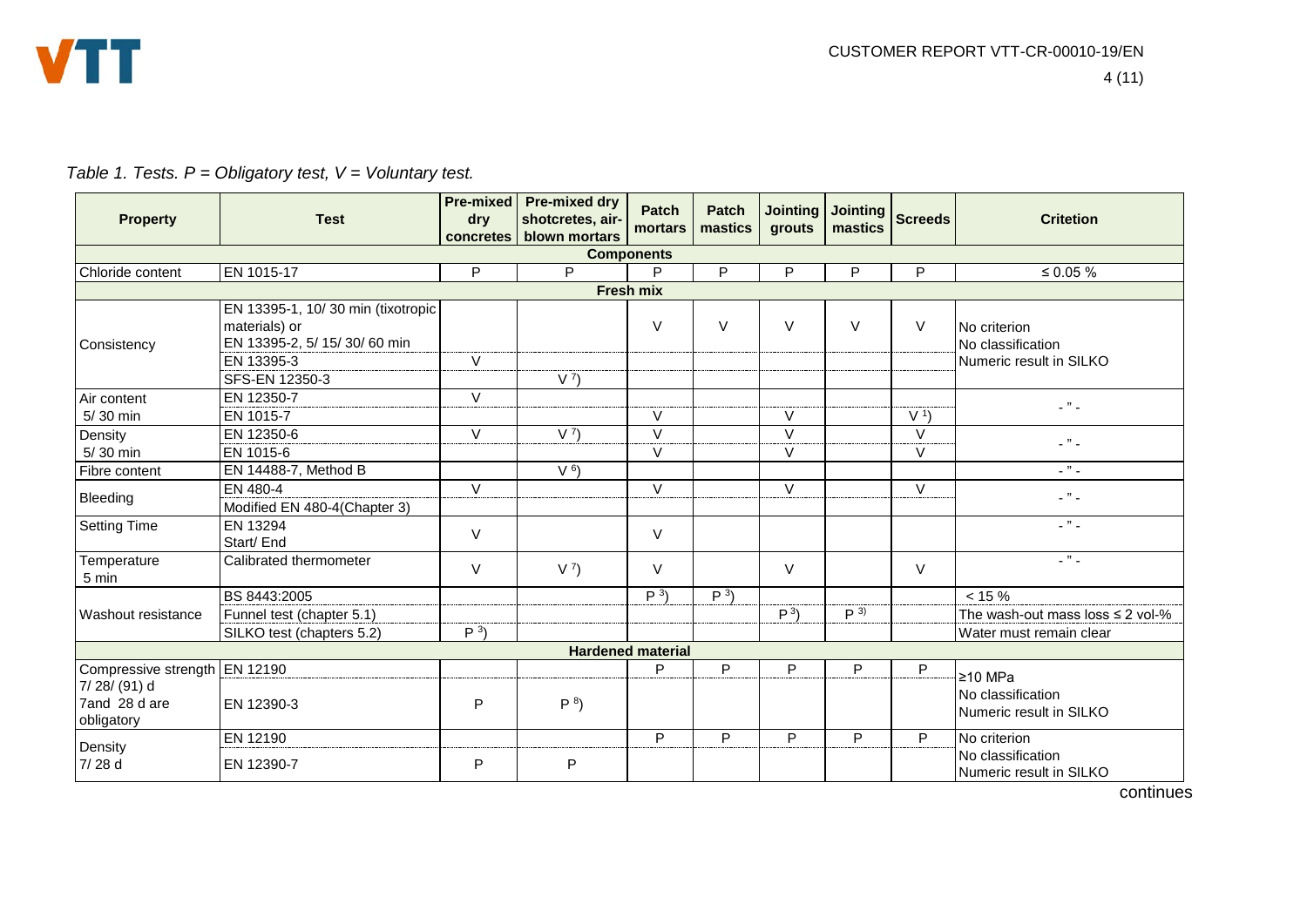

#### *Table 1. Continued*

| <b>Property</b>                                                                            | <b>Test</b>                                                                                                                                                                                                                                                                                                                                                                                   | <b>Pre-mixed</b><br>dry<br>concretes | <b>Pre-mixed dry</b><br>shotcretes, air-<br>blown mortars | <b>Patch</b><br>mortars | Patch<br>mastics | <b>Jointing</b><br>grouts | <b>Jointing</b><br>mastics | <b>Screeds</b> | <b>Critetion</b>                                                                                                                                                                                                                                                                       |
|--------------------------------------------------------------------------------------------|-----------------------------------------------------------------------------------------------------------------------------------------------------------------------------------------------------------------------------------------------------------------------------------------------------------------------------------------------------------------------------------------------|--------------------------------------|-----------------------------------------------------------|-------------------------|------------------|---------------------------|----------------------------|----------------|----------------------------------------------------------------------------------------------------------------------------------------------------------------------------------------------------------------------------------------------------------------------------------------|
| Carbonation<br>(Structures above   EN 13295<br>water level)                                |                                                                                                                                                                                                                                                                                                                                                                                               | P                                    | P                                                         | P                       |                  | $\vee$                    |                            |                | $\leq 10$ mm<br>$+$<br>$++$ $\leq$ 5 mm<br>$+++$ $\leq$ 2 mm                                                                                                                                                                                                                           |
| l Frost-salt<br>durability and the<br>effect of freezing<br>and thawing on<br>the adhesion | EN 13687-1<br>When testing materials for underwater<br>reparations following deviations from<br>the standard are made:<br>• Material is applied on the concrete<br>substrate immediately after removal<br>from water<br>· Specimens are submerged in water<br>immediately after application of the<br>material and cured in water until the<br>start of freeze-thaw cycling<br><b>EN 1542</b> | P <sup>2</sup>                       | P <sup>2</sup>                                            | P <sup>2</sup>          | P <sup>2</sup>   | P <sup>2</sup>            | P <sup>2</sup>             | P <sup>2</sup> | After 50 cycles<br>a) +++ No cracking or lamination<br>b) bond to concrete<br>$\geq 0.8$ MPa<br>In cohesion failure $\geq 0.5$ MPa<br>Bond strength of sprayed<br>concrete must be $\geq 1.5$ MPa<br>$++ \geq 1.5 \text{ MPa}$<br>$+++ \geq 2$ MPa<br>Total result = average $(a + b)$ |
| Bond to the<br>concrete and<br>tendency to sag                                             | <b>EN 1542</b><br>When testing materials for underwater<br>reparations following deviations from<br>the standard are made:<br>• Material is applied on the concrete<br>substrate immediately after removal<br>from water<br>· Specimens are submerged in water<br>immediately after application of the<br>material and cured in water until the<br>adhesion test                              | P                                    | P                                                         | P                       | P                | P                         | P                          | P              | $\geq 0.8$ MPa<br>In cohesion failure $\geq 0.5$ MPa<br>$\geq 1.5$ MPa<br>$^{\mathrm{+}}$<br>$+++ \geq 2$ MPa<br>Bond strength of sprayed<br>concrete must be $\geq 1.5$ MPa                                                                                                           |

**continues**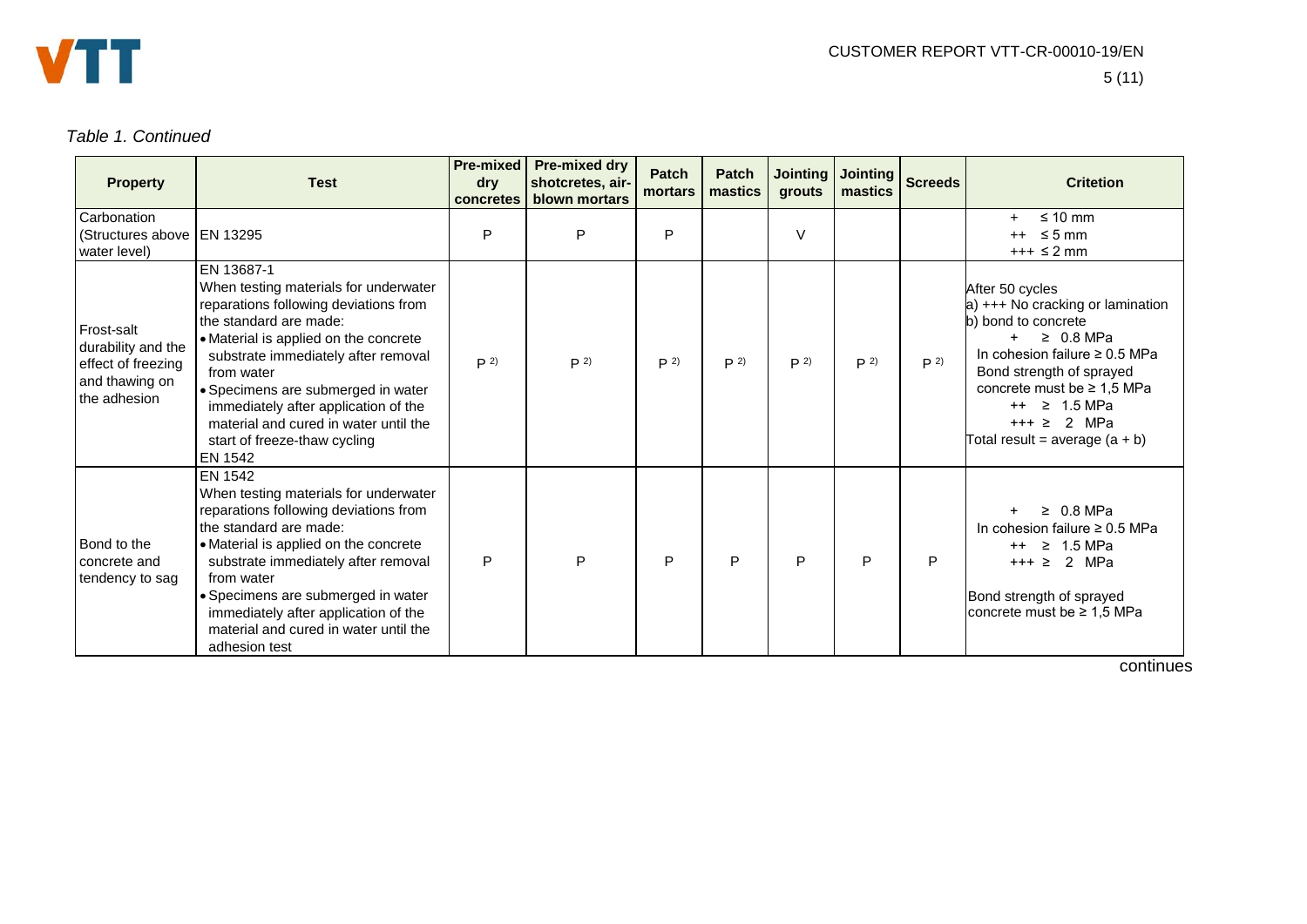

#### *Table 1. Continued*

| <b>Property</b>                                             | <b>Test</b>                                                                                                                                                                                                                                                 | <b>Premixed</b><br>dry<br>concretes | <b>Premixed dry</b><br>shotcretes, air-<br>blown mortars | <b>Patch</b><br>mortars | <b>Patch</b><br>mastics | <b>Jointing</b><br>grouts | <b>Jointing</b><br>mastics | <b>Screeds</b> | <b>Critetion</b>                                                                                                                                                                                                               |
|-------------------------------------------------------------|-------------------------------------------------------------------------------------------------------------------------------------------------------------------------------------------------------------------------------------------------------------|-------------------------------------|----------------------------------------------------------|-------------------------|-------------------------|---------------------------|----------------------------|----------------|--------------------------------------------------------------------------------------------------------------------------------------------------------------------------------------------------------------------------------|
| Restrained<br>shrinkage<br>underwater                       | EN 12617-4<br>Wet substrate.<br>Deviations from standard:<br>• Material is applied on the concrete<br>substrate immediately after removal<br>from water<br>· Specimens are submerged in water<br>immediately after application of the<br>material<br>EN1542 | P <sup>3</sup>                      | P <sup>3</sup>                                           | $P^{3}$                 | P <sup>3</sup>          | P <sup>3</sup>            | P <sup>3</sup>             | P <sup>3</sup> | After the test:<br>a) +++ No cracking of lamination<br>b) bond to concrete<br>$\geq 0.8$ MPa<br>$+$<br>In cohesion failure $\geq 0.5$ MPa<br>$++ \geq 1.5 \text{ MPa}$<br>$+++ \geq 2$ MPa<br>Total result = average $(a + b)$ |
| Shrinkage                                                   | prEN 104-816-4 Nail plate method.<br>Test specimens are cured at +20 $\pm$<br>2 °C: covered with plastic sheet                                                                                                                                              |                                     | P                                                        |                         |                         |                           |                            |                | 0,6 ‰ 14 vrk kuluttua tai<br>1,0 ‰ 28 vrk kuluttua                                                                                                                                                                             |
| Wear resistance<br>(Structures above<br>water level)        | EN 12697-16-A                                                                                                                                                                                                                                               | V <sup>4</sup>                      |                                                          |                         |                         | V <sup>4</sup>            | V <sup>4</sup>             |                | $\leq$ 38 cm <sup>3</sup><br>$\ddot{}$<br>$\leq 30$ cm <sup>3</sup><br>$++$<br>$\leq$ 22 cm <sup>3</sup><br>$+++$<br>The abrasion classification is<br>according to the valid asphalt<br>standard.                             |
| Abrasion<br>resistance<br>(Structures below<br>water level) | ASTMC1138M-05<br>(Reapproved 2010)                                                                                                                                                                                                                          | P <sup>3</sup>                      | P <sup>3</sup>                                           | $P$ )3)                 | P <sup>3</sup>          | P <sup>3</sup>            | P <sup>3</sup>             | P <sup>3</sup> | 3,0---6,0 vol-%/48 h<br>$+$<br>1,53,0 vol-%/ 48 h<br>$++$<br>≤ 1,5 vol-%/48 h<br>$^{+++}$                                                                                                                                      |
| Colour and<br>darkness                                      | Method described in section 4.1 or<br>visual estimation                                                                                                                                                                                                     | V <sub>5</sub>                      | V <sub>5</sub>                                           | V <sub>5</sub>          | V <sub>5</sub>          | V <sub>5</sub>            | V <sub>5</sub>             | V <sub>5</sub> | No criterion<br>No classification<br>l Numeric result in SILKO                                                                                                                                                                 |
| Chloride<br>penetration                                     | EN 13396                                                                                                                                                                                                                                                    | $\vee$                              | $\vee$                                                   | $\vee$                  | $\vee$                  | $\vee$                    | V                          | $\vee$         | $-$ <sup>66</sup> $-$                                                                                                                                                                                                          |

continues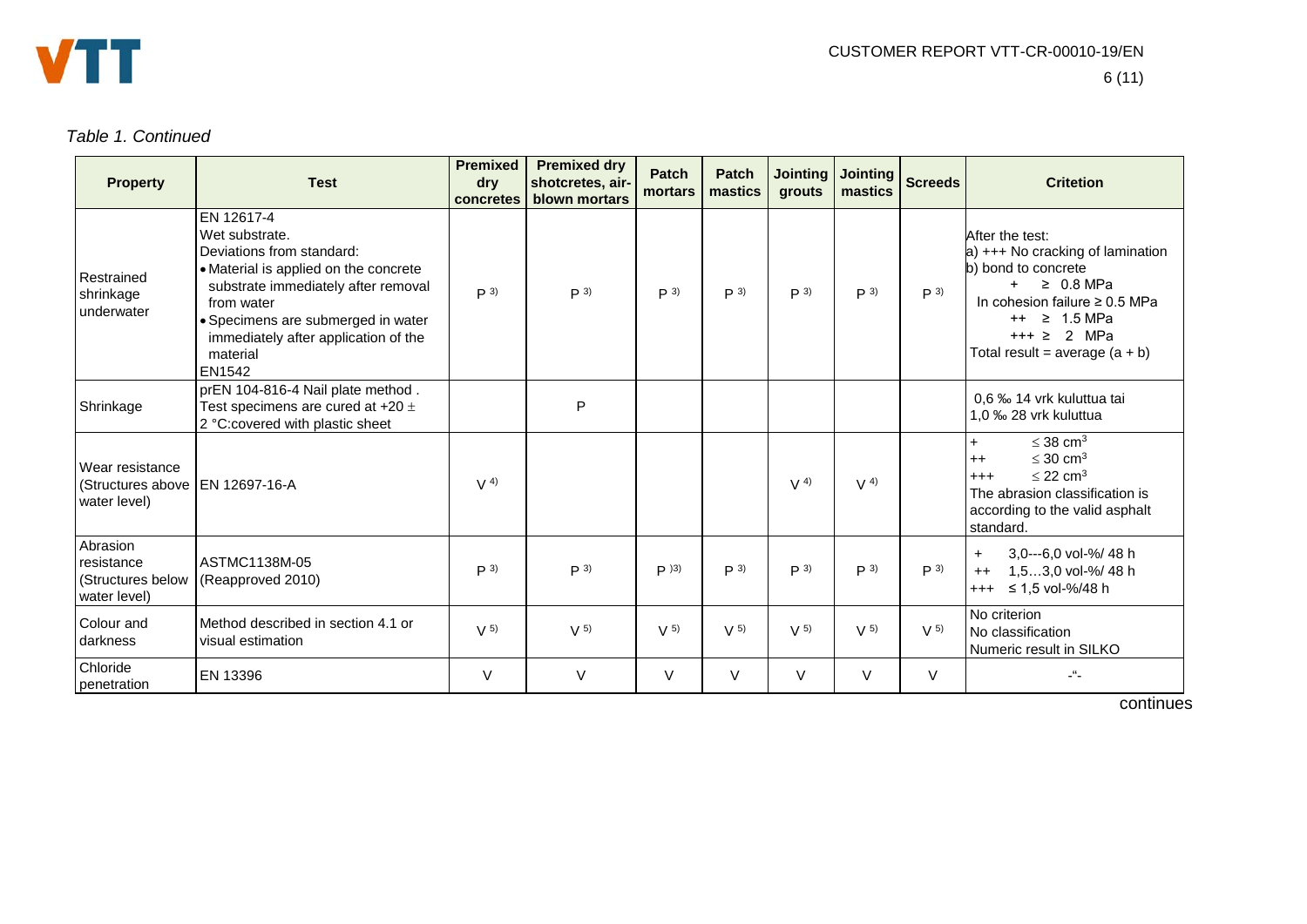

#### *Table 1. Continued*

| <b>Property</b>         | <b>Test</b>                             | <b>Premixed</b><br>dry<br>concretes | <b>Premixed dry</b><br>shotcretes, air-<br>blown mortars | <b>Patch</b><br>mortars | Patch<br>mastics | Jointing Jointing Screeds<br>grouts | mastics        |                | <b>Critetion</b>                                                                                                                                                        |
|-------------------------|-----------------------------------------|-------------------------------------|----------------------------------------------------------|-------------------------|------------------|-------------------------------------|----------------|----------------|-------------------------------------------------------------------------------------------------------------------------------------------------------------------------|
| Overhead<br>application | EN 13395-4<br>(Ref. concrete MC (0,40)) | V <sup>4</sup>                      | V <sup>4</sup>                                           | V <sup>4</sup>          | V <sup>4</sup>   | V <sup>4</sup>                      | V <sup>4</sup> | V <sup>4</sup> | $\geq 0.8$ MPa<br>In cohesion failure $\geq 0.5$ MPa<br>$++ \geq 1.5 \text{ MPa}$<br>$+++ \geq 2$ MPa<br>Bond strength of sprayed<br>concrete must be $\geq 1.5$<br>MPa |

 $1)$  If the test can be carried out.

<sup>2)</sup> Obligatory also for materials for underwater repairs if the material is used for such parts that are exposed to frost.

<sup>3)</sup> Obligatory for materials for underwater repairs

<sup>4)</sup> Voluntary for materials for repairs of structures above water level

<sup>5)</sup> Voluntary for materials used for visible parts of structures

<sup>6)</sup> Fibre-reinforced base mix of wet-mix shotcrete before spraying

<sup>7)</sup> Base mix of wet-mix shotcrete before spraying

8) Sampling according to EN 14488-1. Cylinder dimensions:D ≥ 50 mm, h/D = 2,0 or 1,0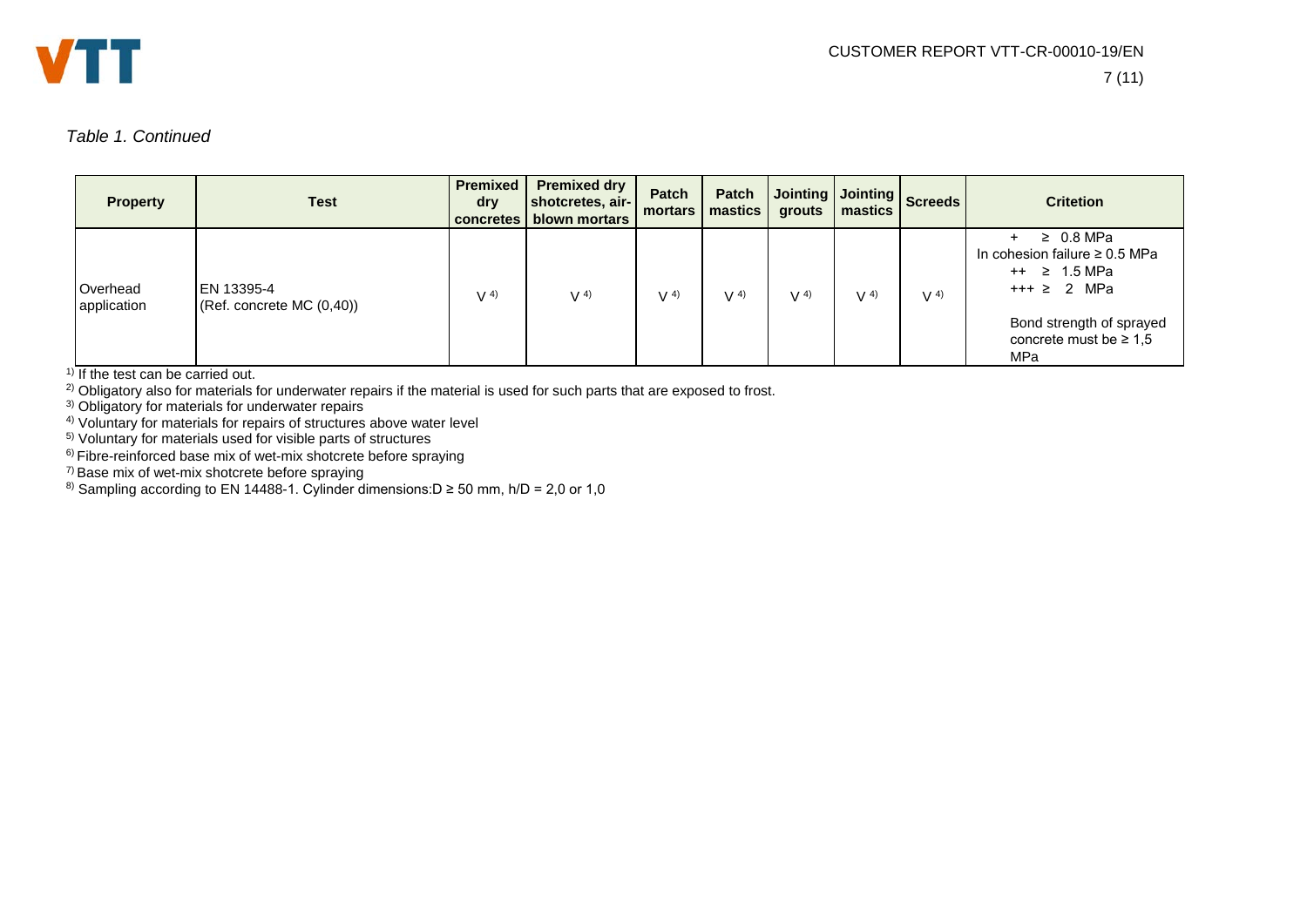

# **3. Bleeding of mortars, grouts and screeds**

#### 3.1 Principle

The principle of the test is the same as that of EN 180-4 but the dimensions of the measuring vessel are different.

#### 3.2 Test procedure

The measuring vessel has vertical borders and the area of its bottom is 300 - 40000 mm<sup>2</sup>. At least 100 mm high layer of the material to be studied is placed in the vessel and compacted according to manufacturer´s instructions. The vessel containing the material is weighed. The vessel is sealed tightly to prevent water from evaporating. The vessel is placed in a calm place free of vibration. After 2 hours the water accumulated on the surface is drawn off using a pipette or similar instrument or by tilting the vessel carefully. Weigh the vessel after removing he bleed water. Calculate the mass of bleeding water.

#### 3.3 Test results

Bleeding water as a percentage of the total amount of water in material is given as test result.

# **4. Colour and darkness**

#### 4.1 Principle

The darkness of the mould and cast surfaces are measured using colour meter based on CIELAB colour system. The colour tone is evaluated visually and described verbally.

# 4.2 Test procedure

The darkness of the mould and cast surfaces of the specimen cured for at least 7 days at a relative humidity of 65  $\pm$  5% at a temperature of 20  $\pm$  2 °C are measured. The measurements are carried out at least at two not overlapping spots the diameter of which is at least 50 mm. CIE standard illuminant  $D_{65}$  is used as light source. The colour meter sends ambient light and measures the light reflecting perpendicularly from the surface.

The visual evaluation of the colour is done in daylight or under the light of two colour control lamps the wattage and the colour rendering index of which are 58 W and 98 respectively. The distance of the lamps from the surface is ca 0,5 m.

The specimens are photographed.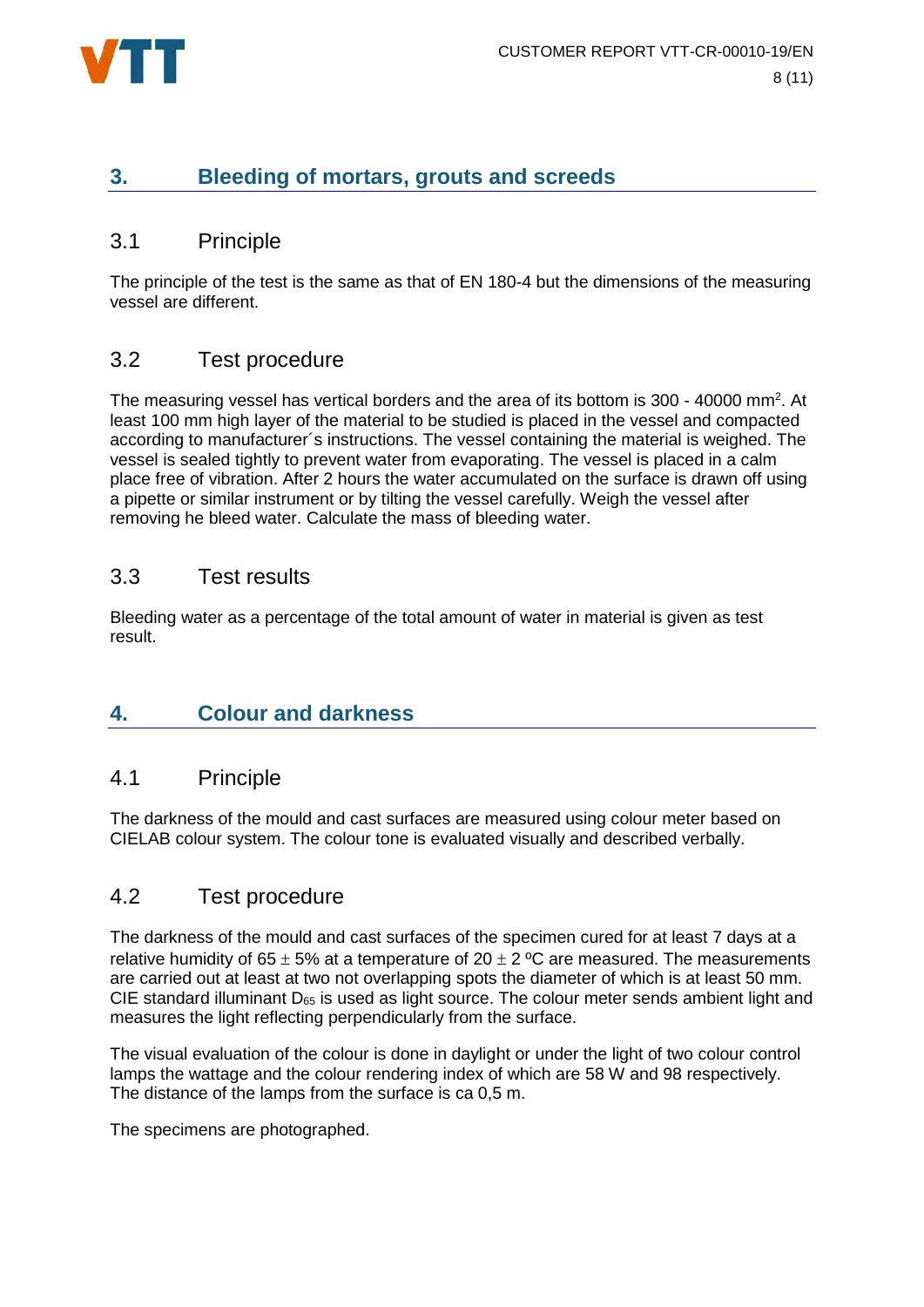

#### 4.3 Test results

The darkness of the mould and cast surfaces as lightness of CIELAB colour system in which  $0 =$  black and 100 = white as well as the colour evaluation and photographs of the specimens are given as the test results.

# **5. Washout resistance**

# 5.1 Jointing grouts and jointing mastics /1/

5.1.1 Principle

The grout or mastic is poured through a funnel into a beaker containing an equivalent volume of water. The wash-out mass loss is measured.

#### 5.1.2 Test procedure

The bottom of the funnel is positioned at 10 mm above the water level of the beaker. With the funnel plugged at the bottom, 500 ml of the material to be studied is poured into the funnel. The plug is removed and the material falls freely into the beaker containing 500 ml of water.

The wash-out mass loss is determined by calculating the difference in the mass of the material sample before and after dropping it in water and is expressed as a percentage of the mass of the initial 500-ml material sample.

Wash-out mass  $loss = 100 (V_{tot} - V_n)/V_{tot}$  (%)

where  $V_{\text{tot}} = 500$  ml and

 $V_n$  = volume of material (ml) in the beaker after the test.

Test arrangement is shown in Figure 1.

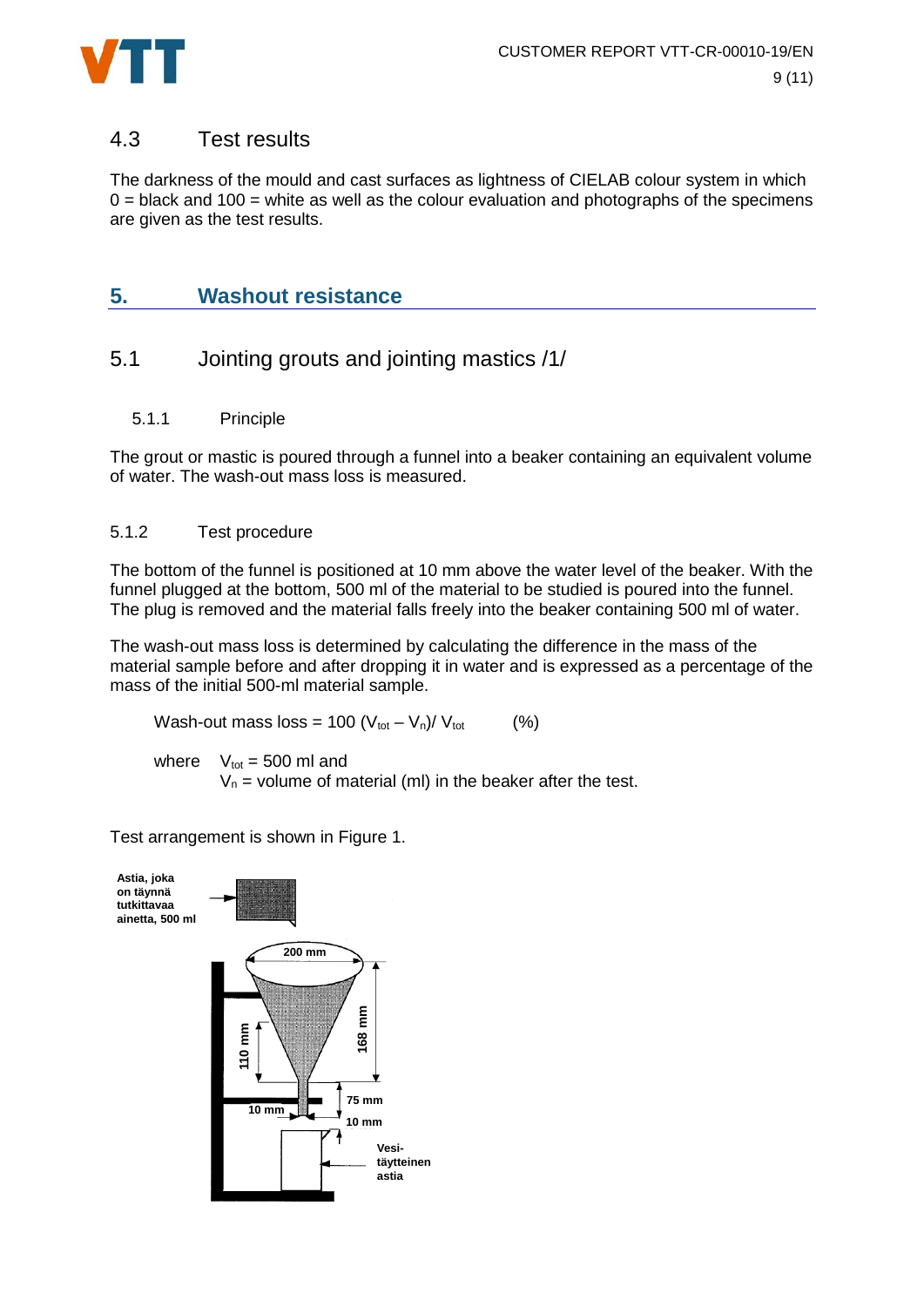

*Figure 1. Test arrangement of funnel test.*

#### 5.1.3 Test results

The average of three wash-out mass loss test results as percentage of the original volume is given.

# 5.2 Premixed dry concretes

#### 5.2.1 Principle

The tendency of a fresh mix to wash-out during underwater casting is measured.

#### 5.2.2 Test procedure

The wash-out tendency is determined by means of a test where a steel mesh container is filled with the material and dropped through a layer of water. The container should be filled within three minutes from the end of mixing. The container is then repeatedly dropped five times through a 140 cm water depth. At the end of the test the weight loss from the material is determined. The total test series is repeated three times. The test arrangement is presented in Figure 2.



*Figure 2. Arrangement for the testing of the material's tendency to wash out - pre-mixed concretes, patch mortars, patch mastics, jointing grouts, jointing mastics and screeds.*

#### 5.2.3 Test results

The percentage weight loss as an average of the three test series is reported.